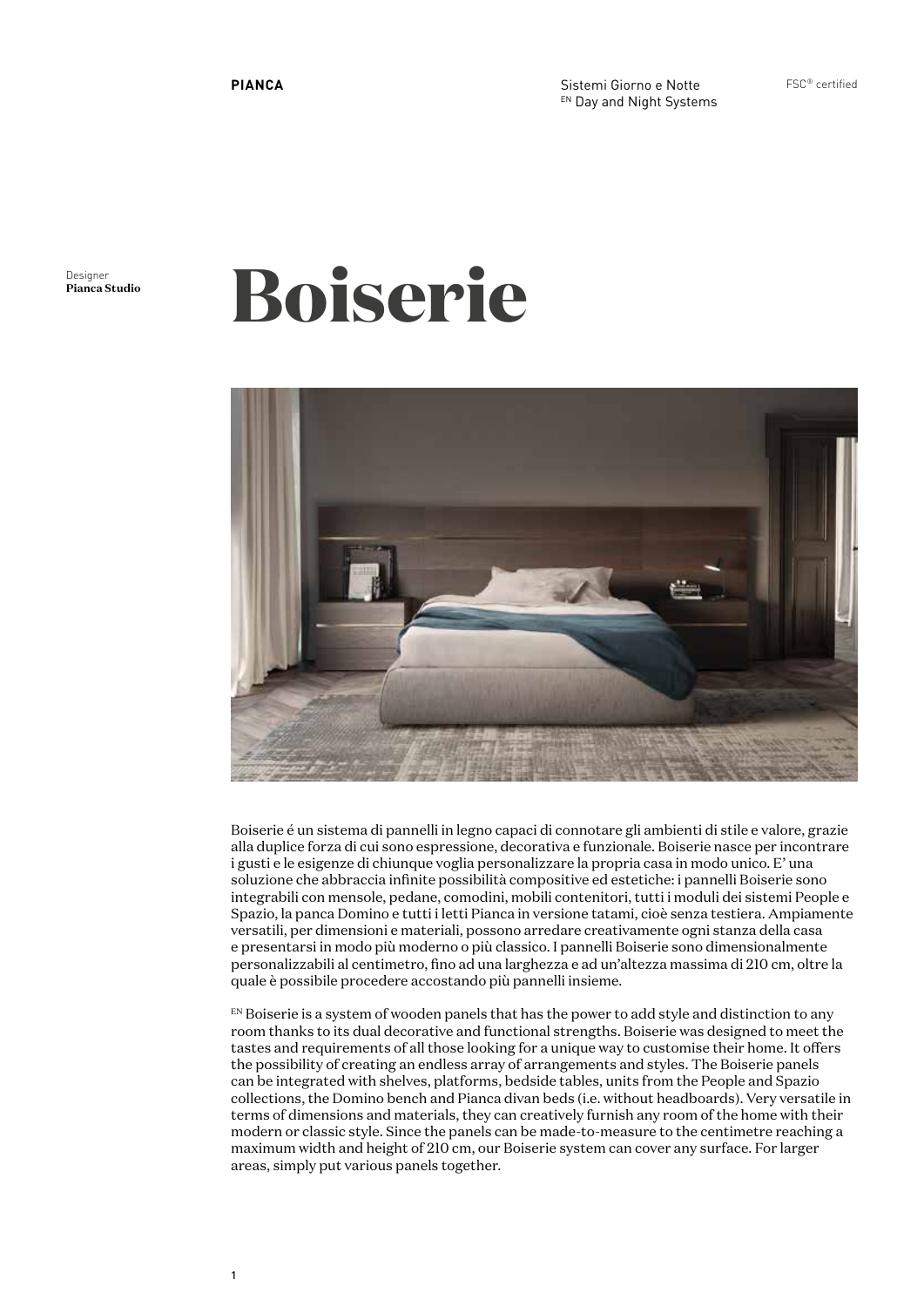### **Caratteristiche EN Characteristics**

#### **Boiserie standard EN Solid wall panel** Struttura realizzata da pannelli in particelle di legno di spessore 3.5 cm, fissati al muro. In legno, rivestiti in vetro o imbottiti, è possibile accostare tra loro pannelli con finiture diverse, ad esclusione di quelli in vetro, EN Structure made of a 1.38"-thick engineered wood panels which are wall mounted. Available in wood finish, covered in glass or upholstery, which can be mixed and matched, except for glass-covered panels Legno, EN Wood Sp 4.5 cm, Th 1.77" Vetro, EN Glass Sp 5 cm, Th 1.97" Imbottite, EN Upholstered Sp 7 cm, Th 2.76" Accessori, EN Accessories Moduli pensili, EN Hanging modules Moduli a giorno, EN Open modules Vetrina Venere, EN Venere module Mensola legno sp 3 cm,  $E_N$  Mensola legno sp 3 cm,  $\bullet$   $\bullet$ Mensola vetro EN Glass shelf Mensola metallo, Mensola metallo, and a series of the series of the series of the series of the series of the series of the series of the series of the series of the series of the series of the series of the series of the series of the ser Pedana, EN Base • • • Distanziali, EN Spacers • • • Illuminazione, EN Lighting Retroilluminazione, Retroitluminazione, and the set of the set of the set of the set of the set of the set of the set of the set o<br>EN Back Lighting the set of the set of the set of the set of the set of the set of the set of the set of the s Ripiano vetro retroilluminato, EN Backlit glass shelf Elettrificazione, EN Wiring Passacavi, EN Hole grommet Scatola elettrica, EN J-boxes • • Finiture, EN Finishes Laccato, EN Lacquered • Essenza,EN Wood • Materico **•** Pietra, EN Slate Vetro, EN Glass • Specchio, EN Mirror • Tessuto, EN Fabric **•** Pelle, EN Leather • Pelle Sintetica. eue Sinterica, and the state of the state of the state of the state of the state of the state of the state of the state of the state of the state of the state of the state of the state of the state of the state of the sta

### FSC® certified Boiserie

EN A structure obtained by cutting and folding the wood panels at 45° thus creating a continuous connection/surface. This system creates a recess between the wall and the structure which can be useful for securing brackets to support any modules or shelves. Hollow wood panels can be mixed and matched with solid wood panels with different finishes, except for glasscovered panels

### **Boiserie folding EN Hollow wall panel** Struttura realizzata

con lavorazione a folding, tagliando i pannelli di legno a 45° e creando una connessione continua. Questo sistema consente di avere uno scanso tra la parete e la struttura, utile a fissare attaccaglie che sorreggano eventuali moduli o mensole. È possibile accostare boiserie folding a boiserie standard con finiture diverse, fatta eccezione per quelle in vetro,

|                                                            | Legno, EN Wood      |
|------------------------------------------------------------|---------------------|
|                                                            | Sp 4.5 cm, Th 1.77" |
| ccessori,<br>Accessories                                   |                     |
| loduli pensili,<br>Hanging modules                         | $\bullet$           |
| loduli a giorno,<br><sup>V</sup> Open modules              | ٠                   |
| etrina Venere,<br>Venere module                            | ٠                   |
| lensola legno sp1.4 - 3 cm,<br>Wood Shelf th 0.55" - 1.18" | ٠                   |
| lensola vetro<br>Glass Shelf                               | $\bullet$           |
| lensola metallo,<br>Metal shelf                            | $\bullet$           |
| <sup>edana, <sup>EN</sup> Base</sup>                       | ٠                   |
| listanziali, <sup>EN</sup> Spacers                         | $\bullet$           |
|                                                            |                     |
| luminazione, EN Lighting                                   |                     |
| etroilluminazione,<br>Back Lighting                        | ٠                   |
| ipiano vetro retroilluminato,<br>Backlit glass shelf       |                     |
| lettrificazione,<br>Viring                                 |                     |
| assacavi, <sup>EN</sup> Hole grommet                       | $\bullet$           |
| catola elettrica,<br>J-boxes                               | $\bullet$           |
| initure, <sup>EN</sup> Finishes                            |                     |
| accato, EN Lacquered                                       | $\bullet$           |
| ssenza, <sup>EN</sup> Wood                                 | $\bullet$           |
| <i><b>Aaterico</b></i>                                     |                     |
| letra, EN Slate                                            | $\bullet$           |
| etro, <sup>EN</sup> Glass                                  |                     |
| pecchio, <sup>EN</sup> Mirror                              |                     |
| essuto, <sup>en</sup> Fabric                               |                     |
| elle, <sup>EN</sup> Leather                                |                     |
| elle Sintetica,                                            |                     |

|                                                               | Legno, EN Wood<br>Sp 4.5 cm, Th 1.77" |
|---------------------------------------------------------------|---------------------------------------|
| Accessori,<br>EN Accessories                                  |                                       |
| Moduli pensili,<br>EN Hanging modules                         | $\bullet$                             |
| Moduli a giorno,<br>EN Open modules                           | $\bullet$                             |
| Vetrina Venere,<br>EN Venere module                           | ۰                                     |
| Mensola legno sp1.4 - 3 cm,<br>EN Wood Shelf th 0.55" - 1.18" | $\bullet$                             |
| Mensola vetro<br>EN Glass Shelf                               | $\bullet$                             |
| Mensola metallo,<br>EN Metal shelf                            | $\bullet$                             |
| Pedana, EN Base                                               | $\bullet$                             |
| Distanziali, EN Spacers                                       | $\bullet$                             |
| Illuminazione, EN Lighting                                    |                                       |
| Retroilluminazione,                                           |                                       |
| EN Back Lighting                                              | ۰                                     |
| Ripiano vetro retroilluminato,<br>EN Backlit glass shelf      |                                       |
| Elettrificazione,<br>EN Wiring                                |                                       |
| Passacavi, EN Hole grommet                                    | $\bullet$                             |
| Scatola elettrica,<br>EN J-boxes                              | ٠                                     |
| Finiture, EN Finishes                                         |                                       |
| Laccato, EN Lacquered                                         | $\bullet$                             |
| Essenza, EN Wood                                              | $\bullet$                             |
| Materico                                                      |                                       |
| Pietra, EN Slate                                              | $\bullet$                             |
| Vetro, EN Glass                                               |                                       |
| Specchio, EN Mirror                                           |                                       |
| Tessuto, EN Fabric                                            |                                       |
| Pelle, EN Leather                                             |                                       |
| Pelle Sintetica,<br>EN Synthetic Leather                      |                                       |
|                                                               |                                       |
|                                                               |                                       |
|                                                               |                                       |

|                                                          | Legno, EN Wood<br>Sp 4.5 cm, Th 1.77" |
|----------------------------------------------------------|---------------------------------------|
|                                                          |                                       |
| Accessori,<br>EN Accessories                             |                                       |
| Moduli pensili,<br>EN Hanging modules                    | $\bullet$                             |
| Moduli a giorno,<br>EN Open modules                      | $\bullet$                             |
| Vetrina Venere,<br>EN Venere module                      | $\bullet$                             |
| Mensola legno sp1.4 - 3 cm,                              | $\bullet$                             |
| EN Wood Shelf th 0.55" - 1.18"<br>Mensola vetro          | ٠                                     |
| EN Glass Shelf<br>Mensola metallo,                       | $\bullet$                             |
| EN Metal shelf                                           |                                       |
| Pedana, EN Base                                          | $\bullet$                             |
| Distanziali, EN Spacers                                  | $\bullet$                             |
| Illuminazione, EN Lighting                               |                                       |
| Retroilluminazione,<br>EN Back Lighting                  | $\bullet$                             |
| Ripiano vetro retroilluminato,<br>EN Backlit glass shelf |                                       |
| Elettrificazione,<br>EN Wiring                           |                                       |
| Passacavi, EN Hole grommet                               | $\bullet$                             |
| Scatola elettrica,<br>EN J-boxes                         | $\bullet$                             |
| Finiture, EN Finishes                                    |                                       |
| Laccato, EN Lacquered                                    | $\bullet$                             |
| Essenza, EN Wood                                         | $\bullet$                             |
| Materico                                                 |                                       |
| Pietra, EN Slate                                         | $\bullet$                             |
| Vetro, EN Glass                                          |                                       |
| Specchio, EN Mirror                                      |                                       |
| Tessuto, EN Fabric                                       |                                       |
| Pelle, EN Leather                                        |                                       |
| Pelle Sintetica,<br>EN Synthetic Leather                 |                                       |
|                                                          |                                       |
|                                                          |                                       |
|                                                          |                                       |

|                                                               | Legno, EN Wood<br>Sp 4.5 cm, Th 1.77" |
|---------------------------------------------------------------|---------------------------------------|
| Accessori,<br>EN Accessories                                  |                                       |
| Moduli pensili,<br>EN Hanging modules                         | $\bullet$                             |
| Moduli a giorno,<br>EN Open modules                           |                                       |
| Vetrina Venere,<br>EN Venere module                           | $\bullet$                             |
| Mensola legno sp1.4 - 3 cm,<br>EN Wood Shelf th 0.55" - 1.18" | $\bullet$                             |
| Mensola vetro<br>EN Glass Shelf                               | $\bullet$                             |
| Mensola metallo,<br>EN Metal shelf                            | $\bullet$                             |
| Pedana, EN Base                                               | $\bullet$                             |
| Distanziali, EN Spacers                                       | $\bullet$                             |
| Illuminazione, EN Lighting                                    |                                       |
| Retroilluminazione,<br>EN Back Lighting                       | $\bullet$                             |
| Ripiano vetro retroilluminato,<br>EN Backlit glass shelf      |                                       |
| Elettrificazione,<br>EN Wiring                                |                                       |
| Passacavi, EN Hole grommet                                    | $\bullet$                             |
| Scatola elettrica,<br>EN J-boxes                              | $\bullet$                             |
| Finiture, EN Finishes                                         |                                       |
| Laccato, EN Lacquered                                         | $\bullet$                             |
| Essenza, EN Wood                                              | ٠                                     |
| Materico                                                      |                                       |
| Pietra, EN Slate                                              | $\bullet$                             |
| Vetro, EN Glass                                               |                                       |
| Specchio, EN Mirror                                           |                                       |
| Tessuto, EN Fabric                                            |                                       |
| Pelle, EN Leather                                             |                                       |
| Pelle Sintetica,<br>EN Synthetic Leather                      |                                       |
|                                                               |                                       |
|                                                               |                                       |
|                                                               |                                       |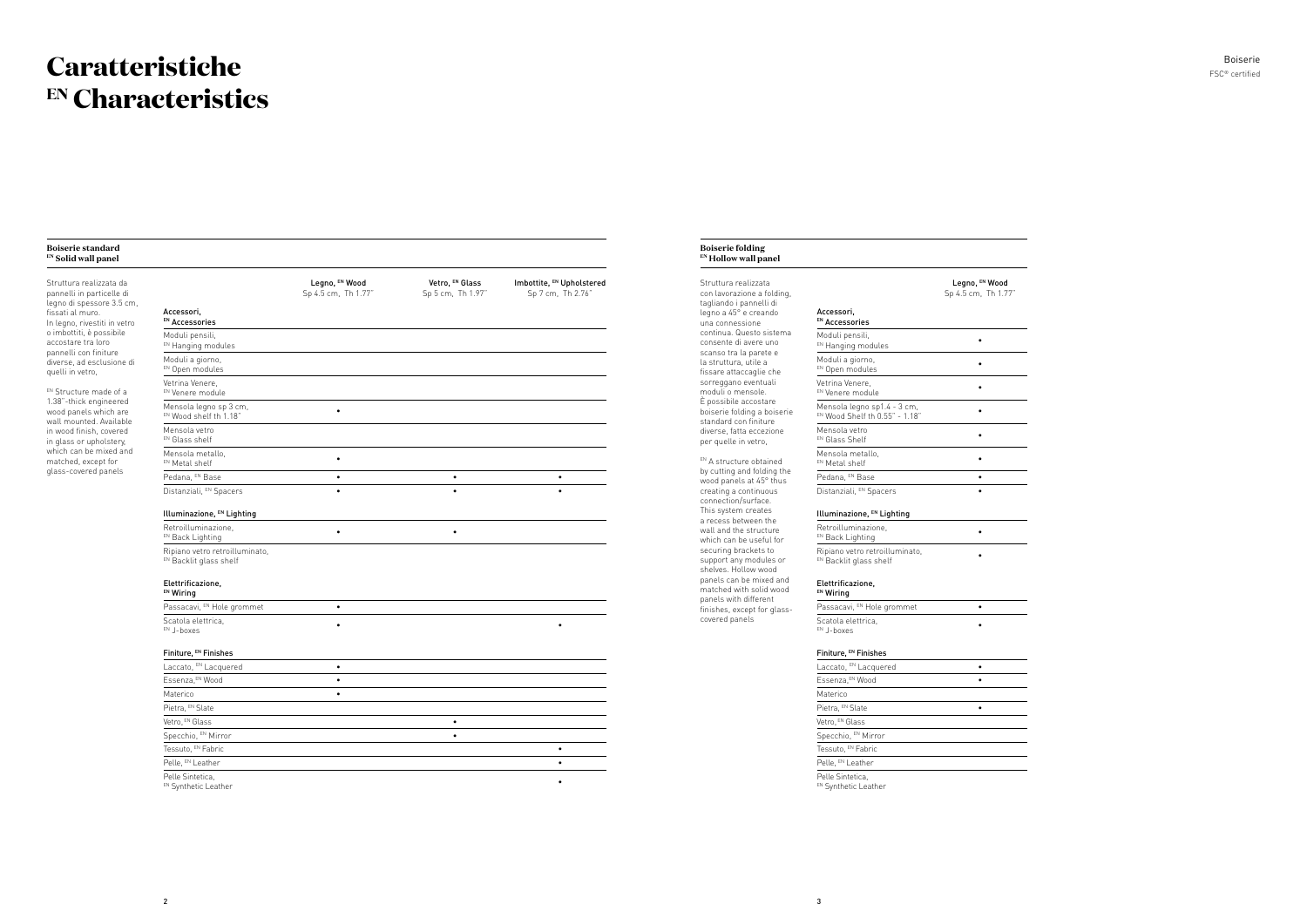## **Componenti EN Components**

01 Boiserie standard, EN Standard wall panel

#### **Tipologie EN Types**

02 Boiserie folding, EN Hollow wall panel

03 Boiserie imbottita, EN Upholstered wall panel

EN Wall panel with spacers 05

04

Modulo cassetto, EN Drawer unit

12 Modulo a giorno, EN Open module

13 Modulo ribalta, EN Flap door module

Boiserie con distanziali, Mensola metallo, EN Metal shelf

06

Modulo sospeso battente, EN Hanging hinged module 08 Mensola legno, EN Wooden shelf

07

Pedana, EN Base 09 Mensola vetro, EN Glass shelf

10 Vetrina Venere,

> EN Venere module 11



FSC® certified Boiserie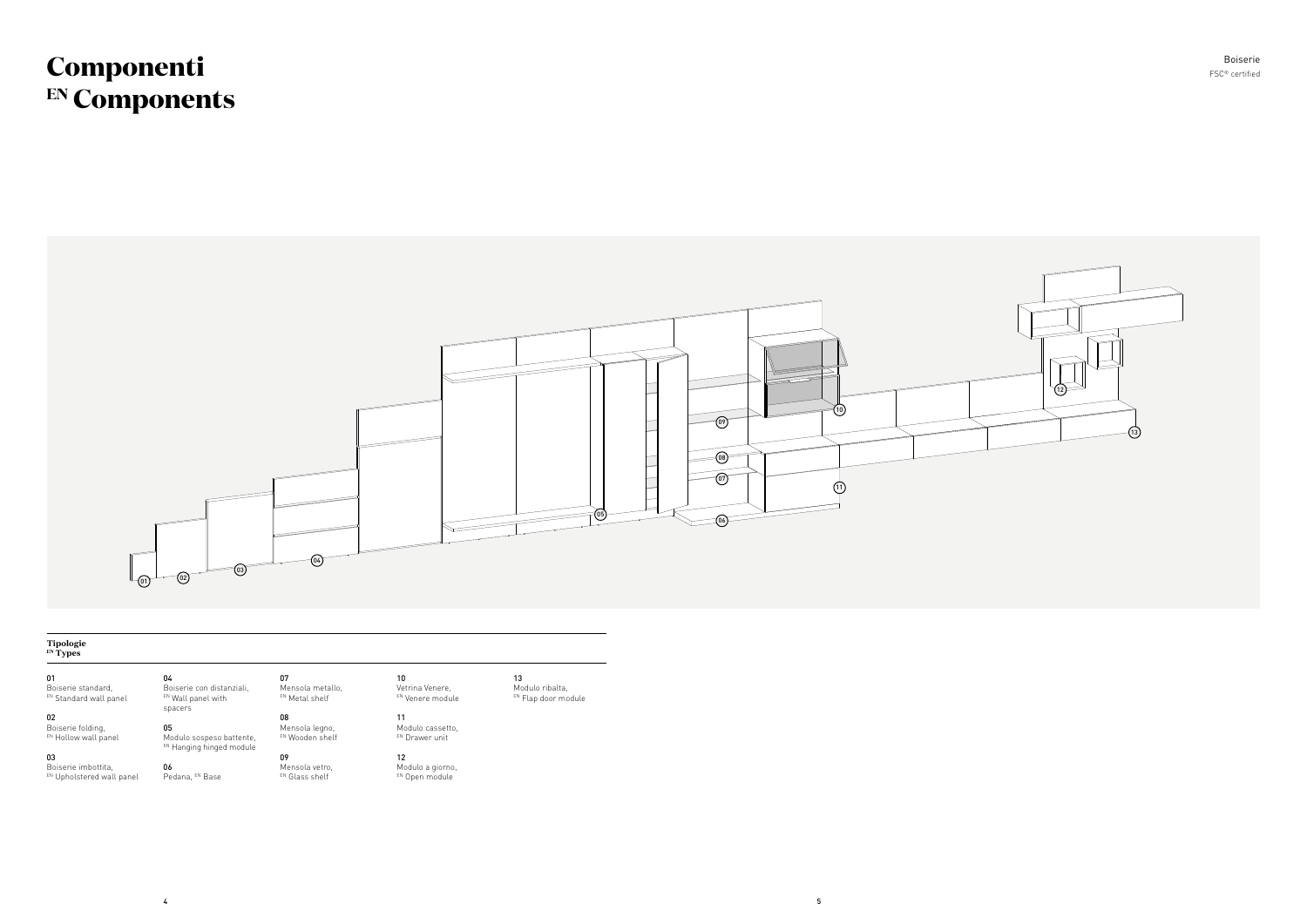6

7



## **Boiserie folding EN Hollow wall panels**

#### **Modularità EN Modularity**

### **Accessori EN Accessories**

### **Finiture EN Finishes**

Sezione pannello folding, EN Section of hollow wall panel

passo 10 cm, EN Can be set at 3.94" pace Non possono essere

Moduli pensili, EN Suspended modules Modularità, EN Modularity pag. 222, 224, 226, 228 Possono essere fissati a

#### Mensole sp 1.4 cm, EN Shelves th 0.55"

fissati nei primi 10 cm inferiore della boiserie, EN Cannot be fixed to the first 3.94" from the bottom of the wall panels

Pietra, EN Slate: Blackline, Multicolor



Distanza minima in altezza tra due mensole 10 cm, EN Minimum height distances of 3.94" between the two shelves

Laccato Opaco o Lucido, EN Matt or High Gloss Lacquered

P 28 cm L 30 - 40 - 50 - 60 - 70 80 - 90 - 100 - 120 - 140 150 - 160 - 180 - 200 210 - 240 cm 20 cm dall'alto e 10 cm dal basso della boiserie folding, EN Can be fixed at 7.87" from the top and 3.94" from the bottom of hollow wall panels

Essenza, EN Wood: Borgogna, Canaletto, Rovere Fumo, Rovere Grigio, Rovere Laguna Rovere Naturale, Rovere Tabacco

D 11.02" W 11.81" - 15.75" - 19.69" 23.62" - 27.56" - 31.50" 35.43" - 39.37" - 47.24" 55.12" - 59.06" - 62.99" 70.87" - 78.74" - 82.68" 94.49" Possono essere fissate a passo 10 cm in larghezza e a passo 1 cm in altezza, EN Can be fixed every 3.94" in width and every 0.39" in height Se accostate a moduli

Mensole sp 3 cm, EN Shelves th 1.18"

P 28 cm

150 - 160 - 180 - 200 210 - 240 cm D 11.02"

W 11.81" - 15.75" - 19.69" 23.62" - 27.56" - 31.50" 35.43" - 39.37" - 47.24" 55.12" - 59.06" - 62.99" 70.87" - 78.74" - 82.68"

Possono essere fissate a 20 cm dall'alto e 10 cm dal basso della boiserie folding, EN Can be fixed at 7.87" cm from the top and 3.94" from the bottom of hollow wall panels Possono essere fissate a più boiserie accostate, EN Can be fixed on multiple wall panels placed next to one another

94.49"

Possono essere fissate a

L 30 - 40 - 50 - 60 - 70 80 - 90 - 100 - 120 - 140 Non possono essere fissate al filo superiore o a filo inferiore della boiserie, EN They cannot be fixed flush to the upper/lower edge of wall

sospesi, possono essere allineate a filo superiore o inferiore del modulo, EN If combined with modules, they can be aligned to the upper/ lower edge

panels

Mensole metallo, EN Metal shelves pag. 255

> Mensole vetro, EN Glass shelves pag. 255

Mensola in vetro retroilluminato, EN Backlit glass shelf pag. 256

Distanziali, EN Spacers pag. 254

Pedana, EN Base pag. 232

Luci led, EN Lighting pag. 256

Folding a terra o pensili,\* EN Hollow floor sitting or wall mounted\*

Sp 4.5 cm L da 30 a 100 cm H da 30 a \*\*210 cm

L da 101 a 210 cm H da 30 a 100 cm

D 1.77" W from 11.81" to 39.37" H from 11.81" to \*\*82.68"

W from 39.76" to 82.68" H from 11.81" to 39.37"

\* Le boiserie H 180 - 210 cm sono previste solo a terra, EN H 70.87" - 82.68" Wall panel only for floorsitting model

\*\* Le boiserie in pietra sono previste H max 90 cm, EN Wall panels in slate are envisaged with H max 35.43"

In presenza di moduli applicati nella parte superiore del pannello sono presenti dei fori per la regolazione delle attaccaglie, EN Wall panels with hanging modules always have regulation holes on the upper edge

FSC ® certified Boiserie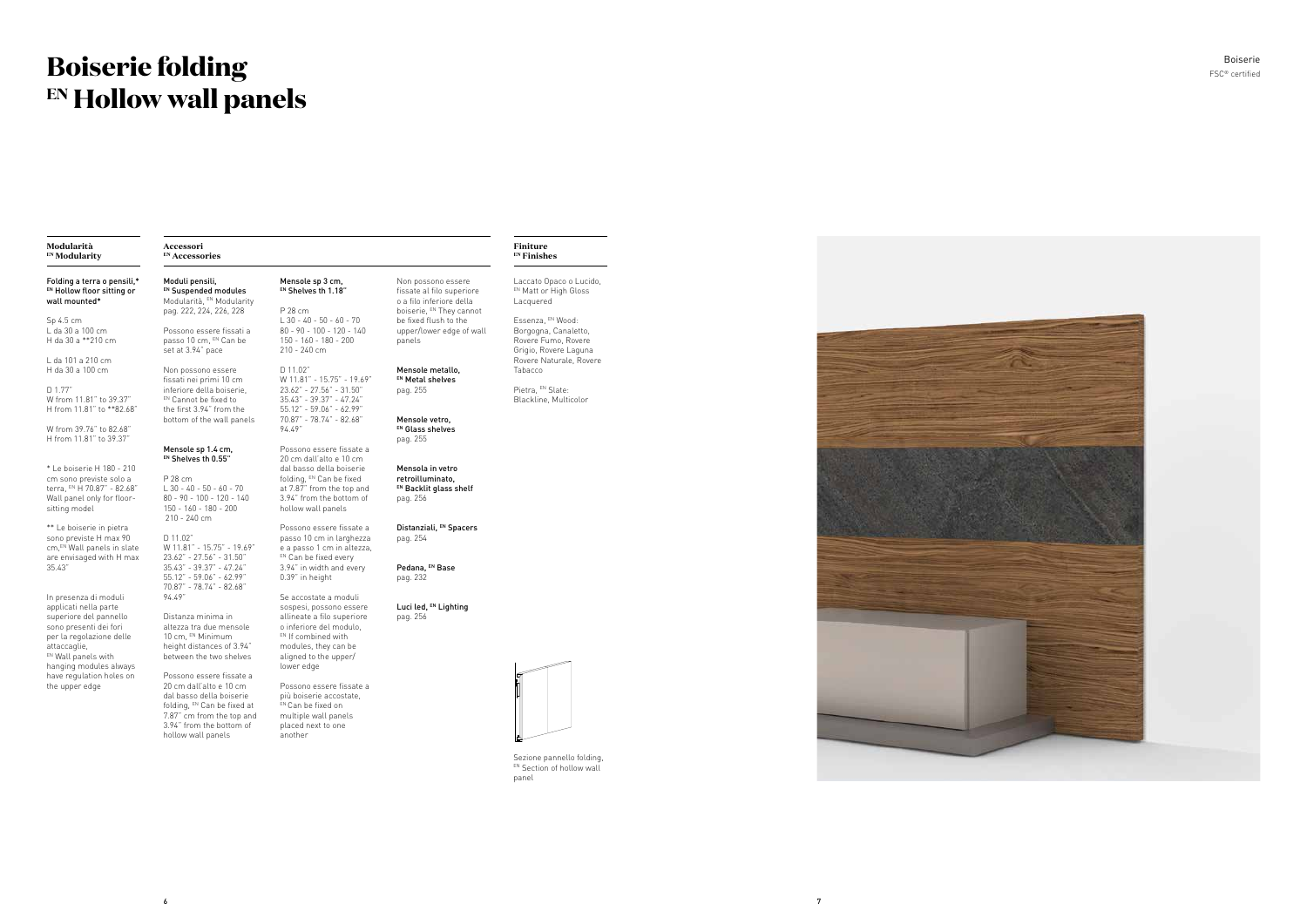9



## **Boiserie standard EN Solid wall panels**

### FSC ® certified Boiserie

#### **Modularità EN Modularity**

#### **Finiture EN Finishes**

**Accessori EN Accessories**

Standard a terra o pensili,\* EN Solid floor sitting or wall mounted\*

Sp 4.5 cm L da 30 a 210 cm H da 30 a 120 cm

L da 30 a 100 cm H da 30 a 210 cm

Th 1.77" W from 11.81" to 82.68" H from 11.81" to 47.24"

W from 11.81" to 39.37" H from 11.81" to 82.68"

\* Le Boiserie H 180 - 210 cm sono previste solo a terra, EN H 70.87" - 82.68" Wall panel only for floorsitting model

Laccato Opaco o Lucido, EN Matt or High Gloss Lacquered

Essenza, EN Wood: Borgogna, Canaletto, Rovere Fumo, Rovere Grigio, Rovere Laguna Rovere Naturale, Rovere Tabacco

Materico: Bianco, Cenere, Seta, Alaska, Corsica

Mensole Sp 3 cm, EN Shelves Th 1.18" P 28 cm L 30 - 40 - 50 - 60 - 70

D 11.02"

Luci led, EN Lighting pag. 256



94.49" Possono essere fissate a passo 10 cm in larghezza e a passo 1 cm in altezza, EN Can be fixed every 3.94" in width and every

0.39" in height Possono essere fissate a 20 cm dall'alto e 10 cm dal basso della boiserie folding, EN Can be fixed at 7.87" cm from the top and 3.94" from the bottom of hollow wall panels

80 - 90 - 100 - 120 - 140 150 - 160 - 180 - 200 210 -240 cm be fixed flush to the upper/lower edge of wall panels

W 11.81" - 15.75" - 19.69" 23.62" - 27.56" - 31.50" 35.43" - 39.37" - 47.24" 55.12" - 59.06" - 62.99" 70.87" - 78.74" - 82.68" Mensole metallo, EN Metal shelves pag. 255 Distanziali, EN Spacers

Se accostate a moduli sospesi, possono essere allineate a filo superiore o inferiore del modulo, EN If combined with modules, they can be aligned to the upper/ lower edge

Possono essere fissate a più boiserie accostate, EN Can be fixed on multiple wall panels placed next to one another

Non possono essere fissate al filo superiore o a filo inferiore della boiserie, EN They cannot

pag. 254

Pedana, EN Base pag. 232

> Sezione pannello standard, EN Section of standard panel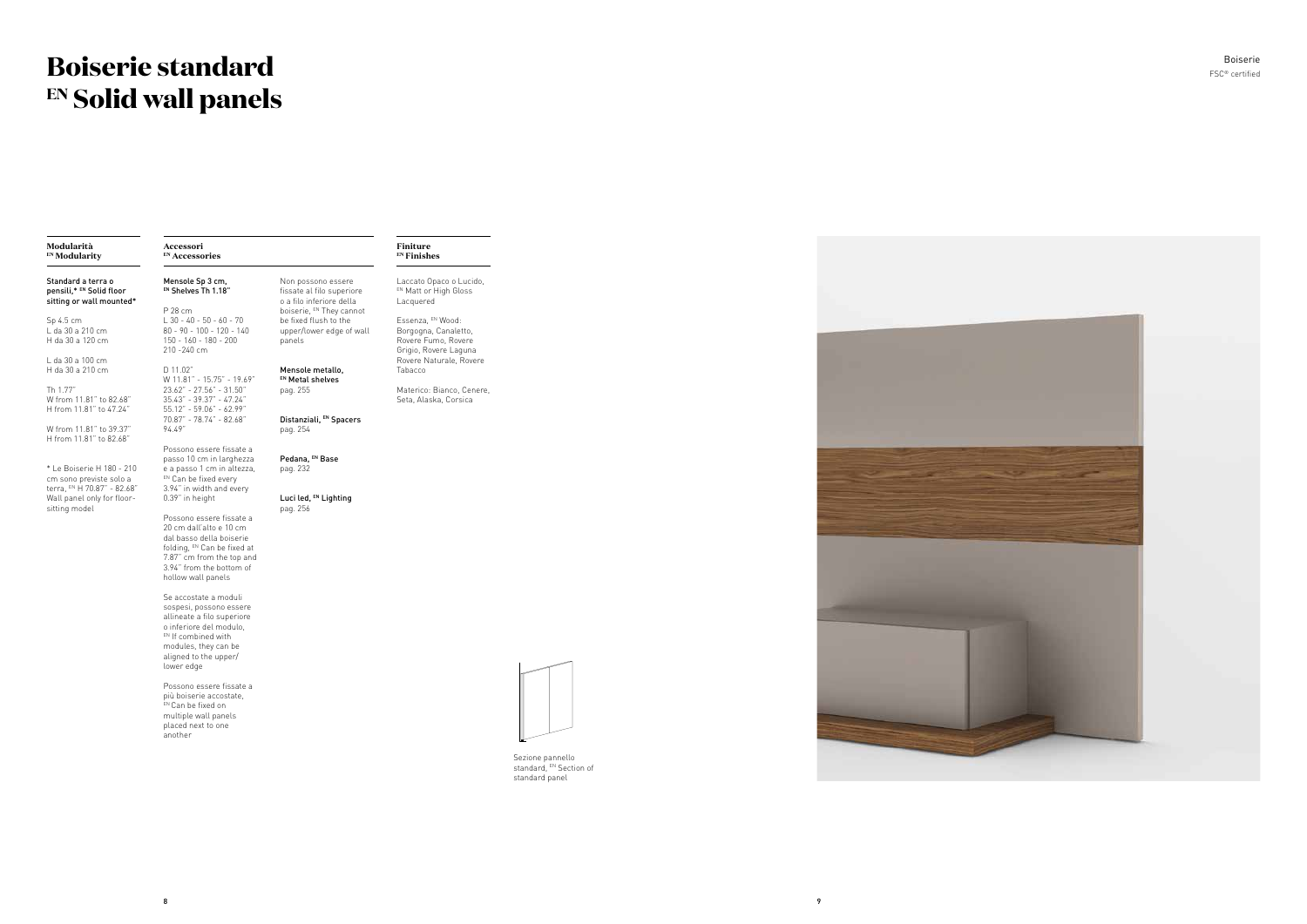#### **Modularità EN Modularity**

A terra o pensili\*, EN Floor sitting or wall mounted\*

Sp 7 cm L da 30 a 210 cm H da 30 a 120 cm

Le boiserie imbottite possono essere affiancate da boiserie standard legno e folding, EN Uphlostered wall panels can be used next to solid wooden wall panels and hollow wall .<br>panels

Th 2.76" W from 11.81" to 82.68" H from 11.81" to 47.24"

\* Le boiserie H 180 - 210 cm sono previste solo a terra, EN H 70.87" - 82.68" Wall panel only for floorsitting model

Tessuto sfoderabile, EN Removable cover

**Finiture EN Finishes**

Rivestimento, EN Cover:



Pelle o Pelle Sintetica non sfoderabile, **EN Leather or Synthetic** Leather

#### **Accessori EN Accessories**

Distanziali, EN Spacers pag. 254

| Modularità<br><b>EN</b> Modularity                                                                                                                                                                                                                            | Accessori<br><sup>EN</sup> Accessories | Finiture<br><sup>EN</sup> Finishes                                      |
|---------------------------------------------------------------------------------------------------------------------------------------------------------------------------------------------------------------------------------------------------------------|----------------------------------------|-------------------------------------------------------------------------|
| A terra o pensili,*<br>EN Floor sitting or wall<br>mounted*                                                                                                                                                                                                   | Distanziali, EN Spacers<br>pag. 254    | Vetro, EN Glass:<br>Laccato Opaco<br>EN Matt or Gloss<br>Lacquered, Met |
| Sp 5 cm<br>L da 30 a 100 cm<br>H da 30 a 210 cm                                                                                                                                                                                                               | Pedana, EN Base<br>pag. 232            | Specchio, EN Mi<br>Argento, Bronz                                       |
| L da 101 a 210 cm<br>H da 30 a 100 cm                                                                                                                                                                                                                         | Luci led, EN Lighting<br>pag. 256      | Vetro Marmo O<br>Lucido, EN Matt<br>Marble Glass:<br>Amani, Calacat     |
| Th 1.97"<br>W from 11.81" to 39.37"<br>H from 11.81" to 82.68"                                                                                                                                                                                                |                                        |                                                                         |
| W from 39.76" to 82.68"<br>H from 11.81" to 39.37"                                                                                                                                                                                                            |                                        |                                                                         |
| * Le boiserie H 180-210<br>cm sono previste solo a<br>terra e possono essere<br>affiancate solo da<br>boiserie vetro.<br>EN H 70.87" - 82.68" Wall<br>panels can only be floor-<br>sitting and only glass wall<br>panels can be placed next<br>to one another |                                        |                                                                         |
|                                                                                                                                                                                                                                                               |                                        |                                                                         |
|                                                                                                                                                                                                                                                               |                                        |                                                                         |
|                                                                                                                                                                                                                                                               |                                        |                                                                         |

## **Boiserie standard vetro EN Glass wall panels**

## **Boiserie standard imbottite EN Upholstered wall panels**

aco o Lucido, lossy Metallizzato

 $^{\backprime}$  Mirror: onzo, Piombo

o Opaco o Aatt or Glossy

acatta, Sahara

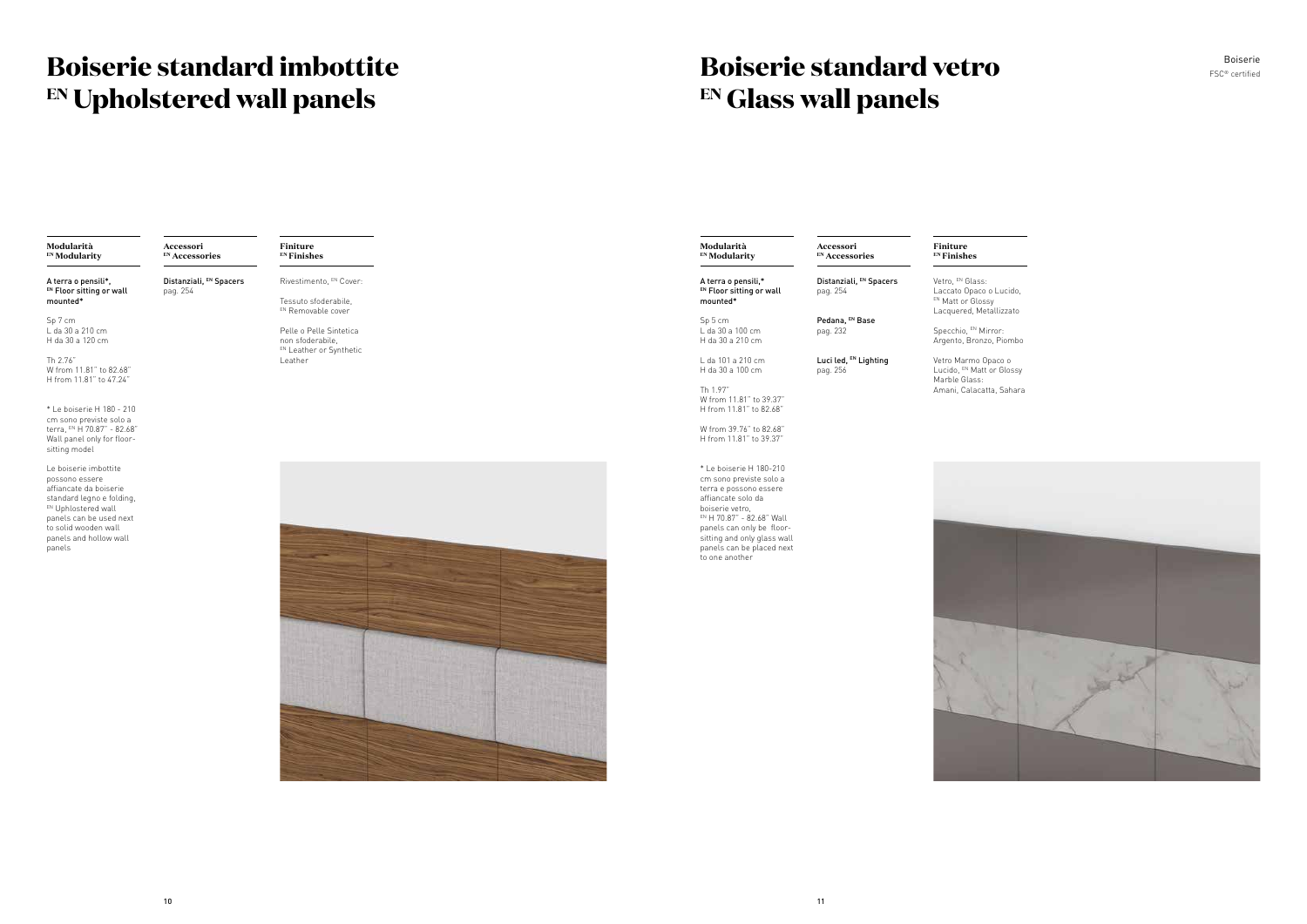#### **Modularità EN Modularity**

**Finiture EN Finishes**

Sp 2.2 cm P 2.5 cm L da 30 a 240 cm

Th 0.87" D 0.98" W from 11.81" a 94.49"

Per composizioni più lunghe di 240 cm, i distanziali verranno uniti in corrispondenza di un accostamento tra boiserie, EN For compositions longer than 94.49", the spacers will be combined at panel joints

Laccato Opaco o Lucido, EN Matt or High Gloss Lacquered,

Essenza, EN Wood: Borgogna, Canaletto, Rovere Fumo, Rovere Grigio, Rovere Laguna Rovere Naturale, Rovere Tabacco

Finiture Metallo Opaco o Lucido, EN Matt or Glossy Metal Finishes: Bronzo, Champagne, Cromo, Selenio, Titanio



### **Mensole EN Shelves**

| Mensole vetro,<br>EN Glass shelves                                                                                                   | Devono essere com<br>tra due boiserie dell                                                                                                                                                                                                     |
|--------------------------------------------------------------------------------------------------------------------------------------|------------------------------------------------------------------------------------------------------------------------------------------------------------------------------------------------------------------------------------------------|
| Sp 1.2 cm<br>P 28 cm<br>$L$ 60 - 70 - 80 - 90 - 100<br>$120 - 140 - 150 - 160$<br>180 - 200 - 210 cm                                 | stessa larghezza e<br>vanno fissate sempr<br>sulla boiserie inferio<br>standard legno oppu<br>folding,<br>EN Must be installed<br>between two hollow<br>panels of the same<br>and must always be<br>to the lower solid or<br>hollow wall panel |
| Th 0.47"<br>D 11.02"<br>W 23.62" - 27.56" - 31.50"<br>35.43" - 39.37" 47.24"<br>55.12" - 59.06" - 62.99"<br>70.87" - 78.74" - 82.68" |                                                                                                                                                                                                                                                |
| Finitura, EN Finish<br>Trasparente Piombo                                                                                            |                                                                                                                                                                                                                                                |
| Devono essere fissate tra<br>due boiserie folding della<br>stessa larghezza,<br>EN Must be installed                                 |                                                                                                                                                                                                                                                |
| panels of the same width                                                                                                             |                                                                                                                                                                                                                                                |
|                                                                                                                                      | between two hollow wall                                                                                                                                                                                                                        |

Laccato Opaco, EN Matt Lacquered

Rovere Fumo, Rovere Grigio, Rovere Laguna, Rovere Naturale, Rovere

Tabacco

Laccato Opaco o Lucido, EN Matt or High Gloss Lacquered

Materico: Bianco, Seta, Cenere, Alaska, Corsica

#### Mensole metallo, EN Metal shelves

Sp 0.3 cm P 23 cm L 50 - 100 - 150 cm

Th 0.12" D 9.06" W 19.69" - 39.37" - 59.06"

Finitura, EN Finish Canna di Fucile, Silicio

Finiture Metallo Opaco o Lucido, EN Matt or Glossy Metal Finishes: Bronzo, Champagne, Cromo, Selenio, Titanio

## **Distanziali EN Spacers**

### FSC ® certified Boiserie

- nprese ella pre riore, pure
- between wall e width pe fixed to t

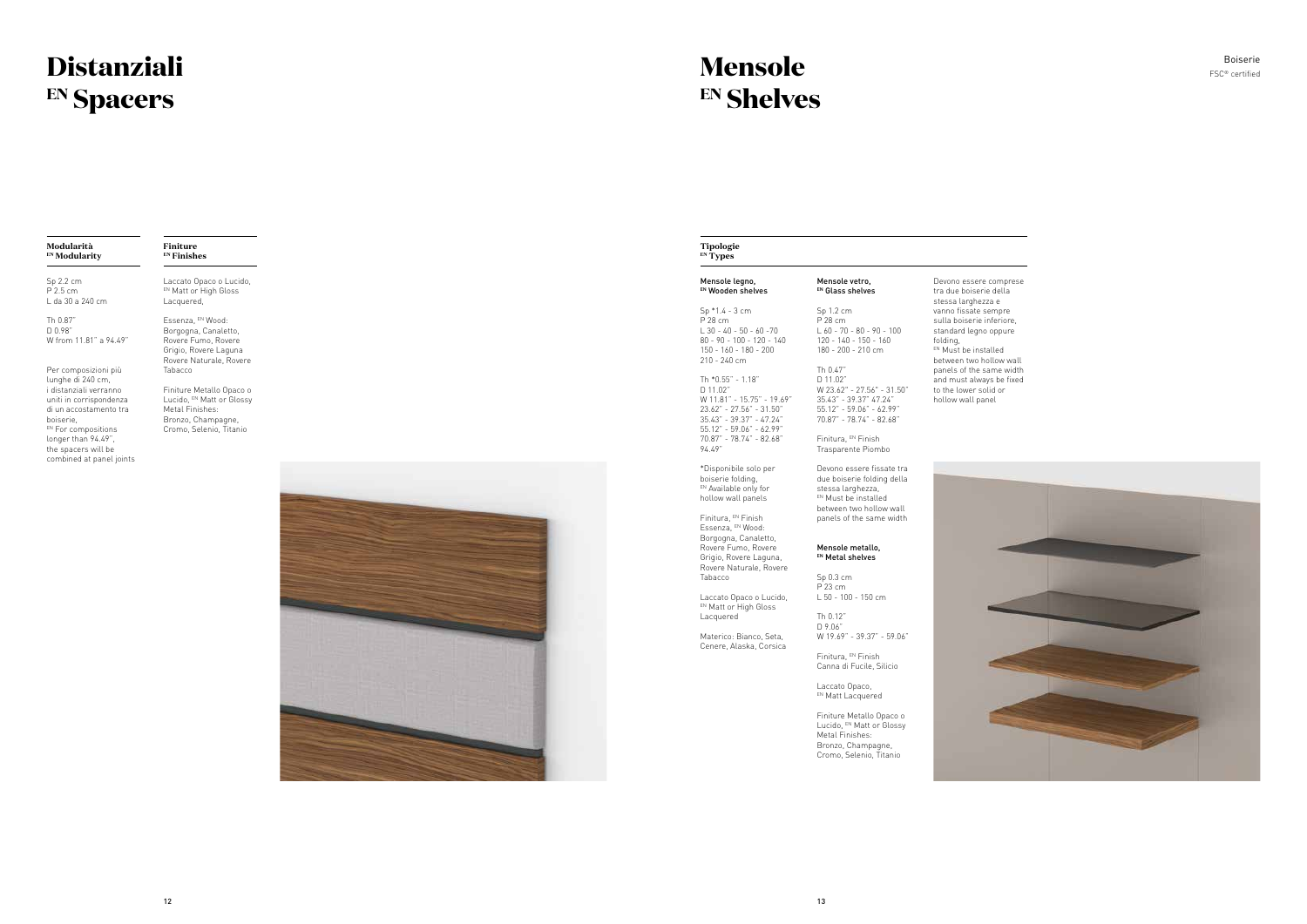#### **Tipologie EN Types**

#### Retroilluminazione con luce led, EN LED backlighting for wall panels

L 10 - 20 - 30 - 40 - 50 60 - 70 - 80 - 90 - 100 110 - 120 - 130 - 140 150 - 160 - 170 - 180 190 - 200 - 210 cm

W 3.94" - 7.87" - 11.81" 15.75" - 19.69" - 23.62" 27.56" - 31.50" - 35.43" 39.37" - 47.24" - 51.18" 55.12" - 59.06" - 62.99" 66.93" - 70.87" - 74.80" 78.74" - 82.68"

Finitura, EN Finish Vetro acidato, EN Frosted glass

Disponibile applicazione per smartphone o telecomando per l'accensione e regolazione della luce, EN To turn on or dim the light a smartphone app or remote are also available

Mensola in vetro retroilluminato, EN Backlit glass shelf Sp 1.2 cm P 28 cm L 80 - 90 - 100 - 120 - 140

150 - 160 - 180 - 200 210 cm Th 0.47" D 11.02" W 31.50" - 35.43" - 39.37" 47.24" - 55.12" - 59.06"

62.99" - 70.87" - 78.74"

82.68"

Devono essere fissate tra due boiserie folding della stessa larghezza, EN Must be installed between two hollow wall panels of the same width



FSC ® certified Boiserie

## **Illuminazione EN Lighting**